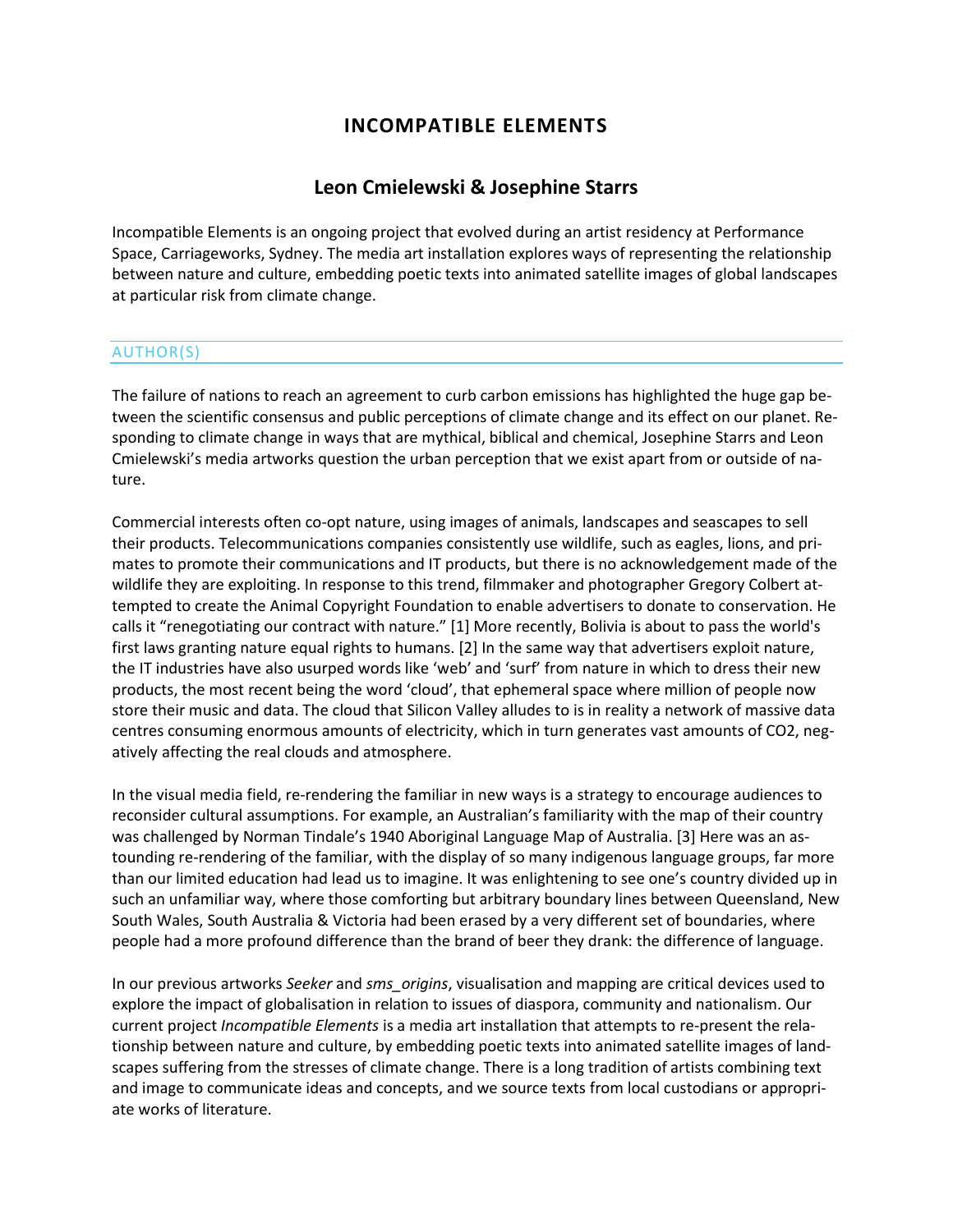Only relatively recently have the general public had access to the god's eye view of satellites, which has been democratised by the flourishing of the likes of Google Earth & Google Maps. This previously specialised tool of government planners and the military allows us to visualise what the earth might say if it could speak back to us. The intention is to configure the land itself as active, not neutral; to imagine it being able to speak and make a comment about the impacts of climate change. This form of personalisation of the land has been further developed by working with indigenous people who generously provided their own perspectives about land as invested with cultural and spiritual attributes. For example working with Maori elders in New Zealand to incorporate Maori language into aerial photographs of Aotearoa.

Using a bird's eye view as a representation highlights the way the land often is embedded with a cultural imprint. This is evident in the NASA aerial imagery from Agricultural Patterns from Space [4] that show ways in which human inhabitation leaves particular traces and patterns on the landscape. For example, the circular forms of large scale irrigation farming compared to settlements in Peru where each farm plot is a radial slice of land focused on a small village. We can see that the land is shaped by human activity in a variety of ways depending on cultural attitude and technological intention. In Incompatible Elements, the words "days like these" (lyrics from John Lennon's song "Nobody Told Me") are embedded into an image of the Ganges Delta, where the land is being inundated due to sea level rise resulting from global warming. In an area in South Australia called the Coorong, a world heritage wetlands at the mouth of the Murray River, we have embedded and animated the text 'a living body'. This is a quote from Tom Trevorrow, a Ngarrindjeri elder who is a custodian of this land. He spoke these words on the steps of the South Australia Parliament house at a public rally protesting the destruction of the river. [5] The Ngarrindjeri people see no difference between land and sea, perceiving the river systems as a living body and are concerned about the degraded state of the Coorong.

In early 2011, we attended SCANZ (Solar Circuit Aotearoa New Zealand) spending three days in the local Marae at New Plymouth/ Taranaki, NZ, where we met Maori Elder Dr. Te Huirangi Waikerepuru. After showing him our previous work he granted permission to use Maori poetic texts to incorporate into aerial photographs of Aotearoa. We experimented with embedding the words WAI O TAPU (sacred water) in the area around the Tasman Glacier, which is melting and retreating due to climate change.

Through consultation with locals, we learnt of the erosion problems and landslides effecting Mt Taranaki, the majestic conical mountain that dominates the landscape in New Plymouth, New Zealand. Local people described hearing the sound of boulders and rocks crashing down the mountain at night. In a satellite image of Mt. Taranaki, we embedded the words PUWAI RANGI PAPA or 'waters of radiant sun and earth mother'.

…when permission is granted by an elder of the region for a story to be told and te reo (Maori language) to be used, the artists are provided with a place from which to transmit important messages across cultures. If settler cultures can shift from conceiving landscape or weatherscape as inert matter 'to-belooked-at' to living bodies encompassed in Maori terms such as 'mauri' then we come closer to ecological reconciliation. Puwai Rangi-Papa could signal an important shift in articulating a reconfigured political ecology where Western environmentalism and indigenous cosmologies might join in restoration and care of the land. [6]

The videos in the installation are projected onto the floor to reinforce the god's eye view when looking at satellite images. The light boxes on the floor show close-up images of degraded riverbeds where mud